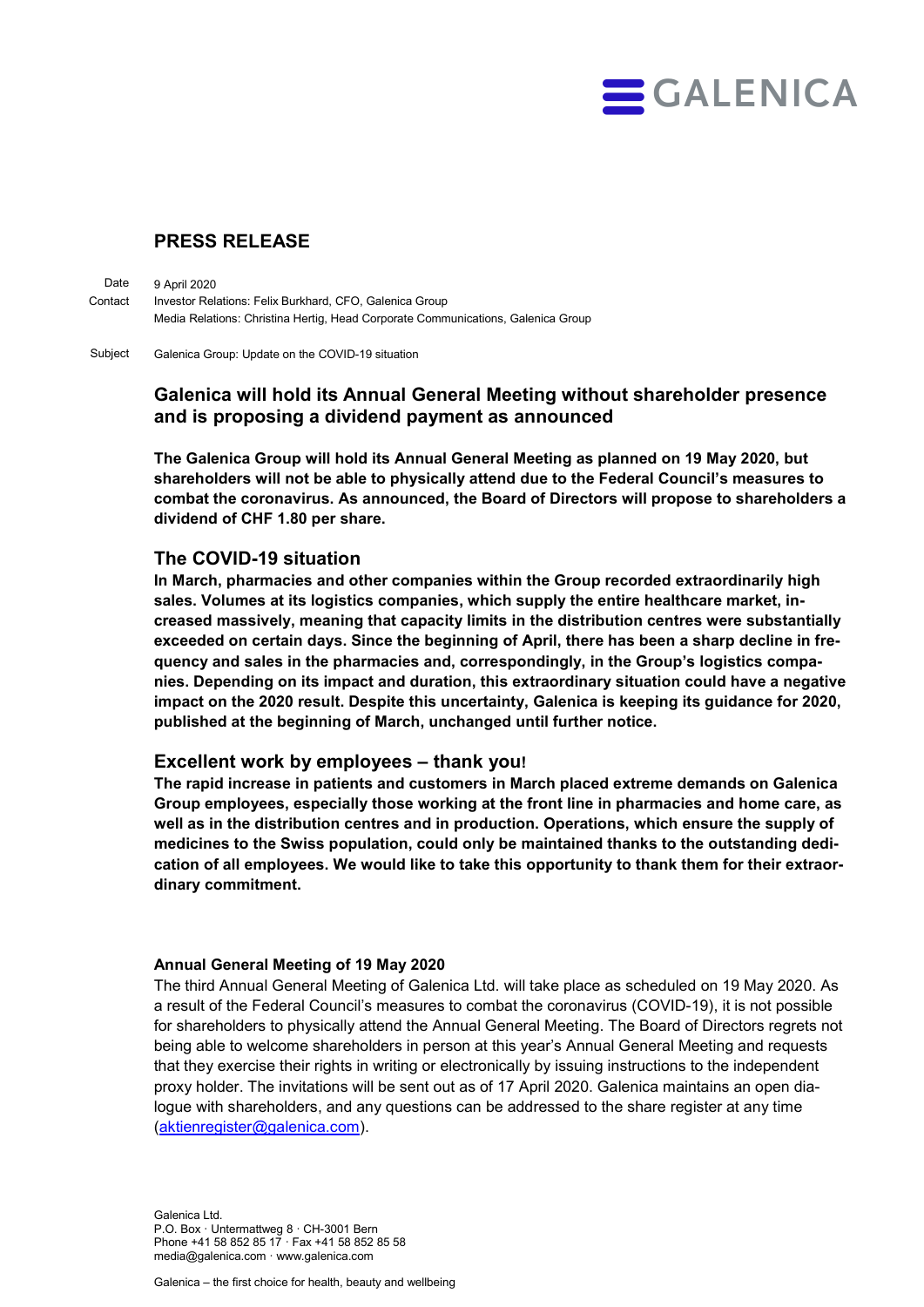9. April 2020 2/3 Galenica: Update on the COVID-19 situation Date Page Subject

#### Proposed dividend payment as announced

The Galenica Group posted a strong result in the 2019 financial year, and it has a solid balance sheet with a high equity ratio and sufficient liquidity. In light of this, the Board of Directors will propose to shareholders a dividend payment of CHF 1.80 per share as announced.

#### Coronavirus pandemic and measures prescribed by the authorities also affect Galenica

The measures phased in by the Federal Council and the authorities to combat the coronavirus pandemic led to extraordinarily high sales in March 2020, both for pharmacies and other companies within the Group. Volumes at its logistics companies, which supply the entire healthcare market, increased massively, meaning that capacity limits in the distribution centres were substantially exceeded on certain days. Customers showed considerable patience when confronted with the resulting delays in delivery and reduced availability of products. The Bichsel Group ramped up the production capacity of its laboratories for disinfectants and other products in order to meet the increased demand from customers, especially hospitals.

Since the beginning of April 2020, there has been a sharp decline in frequency and sales in the pharmacies and, correspondingly, in the Group's logistics companies. This is due to the nationwide lockdown and the fact that many customers and patients could be seen stockpiling in March. High-frequency locations have been particularly affected: for example, a pharmacy at Zurich airport had to be closed temporarily. Locations in shopping centres and especially in railway stations are also experiencing a sharp drop in frequency. In addition, pharmacies are no longer permitted to offer their full range of products, such as perfumery. Opening hours have been shortened in various pharmacies.

#### Despite uncertainty, Galenica to keep its guidance for 2020 unchanged until further notice

Galenica expects the exceptionally high sales in March due to the coronavirus pandemic to be offset in the coming months. Depending on its impact and duration, this extraordinary situation could have a negative impact on the 2020 result. At present, it is not yet possible to reliably predict the effects. In view of these uncertainties, Galenica is keeping its guidance for the 2020 financial year, published at the beginning of March, unchanged until further notice.

Galenica continues to focus on the implementation of two major strategic projects in the Services Business sector: the introduction of a new ERP system in logistics and the modernisation of the distribution centre in Lausanne. Due to the current situation, both projects are expected to be delayed by several months, but this should not have any major impact on total project costs or investments.

#### Supply to the population ensured thanks to the outstanding dedication of employees

In recent weeks, under the most difficult and unique circumstances, Galenica has made every effort to ensure the supply of medicines and healthcare products to the Swiss population. The rapid increase in patients and customers in March placed extreme demands on Galenica Group employees, especially those working at the front line in pharmacies and home care, as well as in the distribution centres and in production. Operations could only be maintained thanks to the outstanding dedication of all employees. We would like to take this opportunity to thank them for their extraordinary commitment.